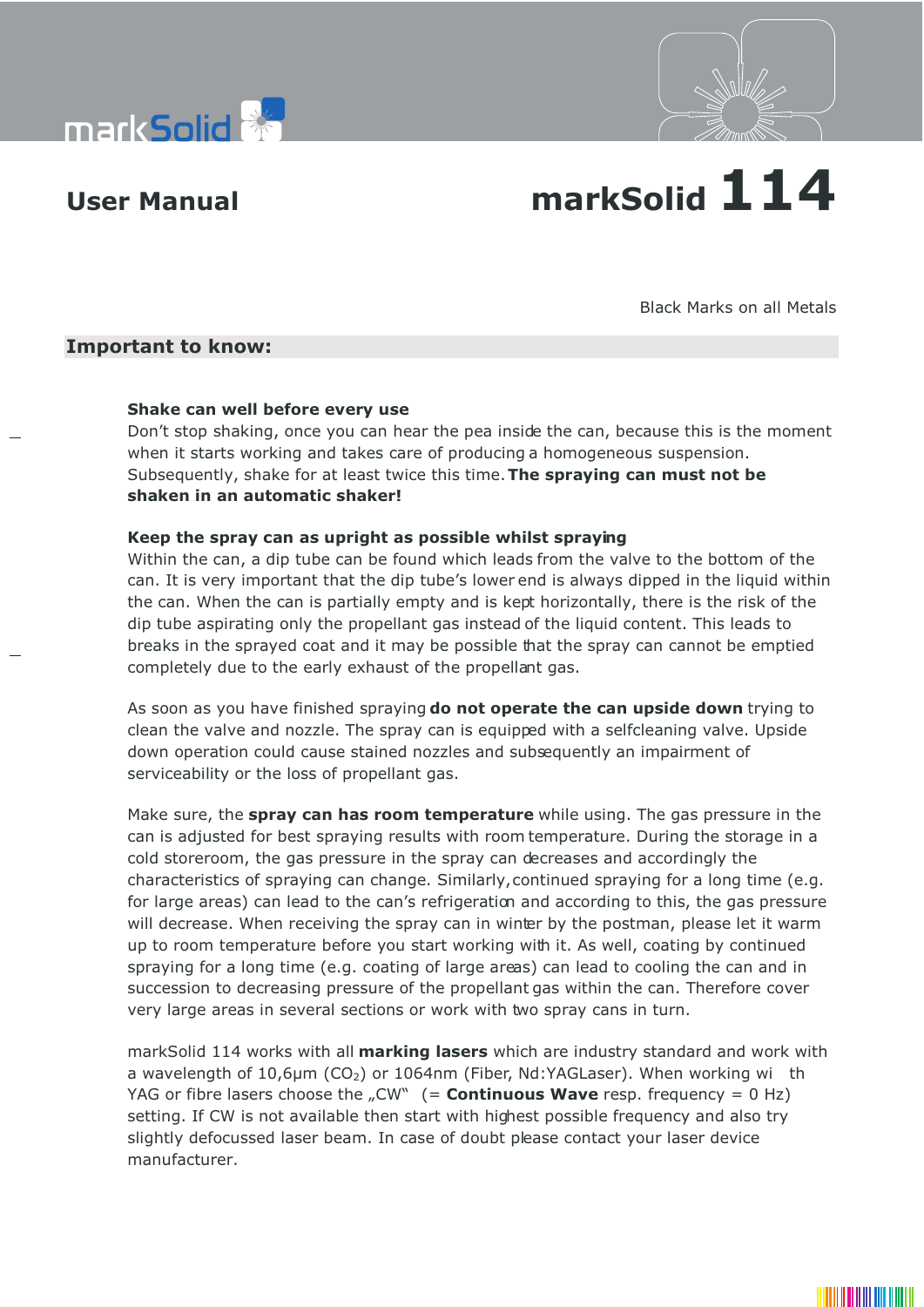

# **How to proceed:**

1. The **metal surface** must be clean, dry and free from grease. When indicated, clean with alcohol or acetone.

#### 2. **Shake the aerosol can for an adequate period of time**.

During a longer period of nonusage, it is possible that the aerosol can's light and heavy contents divide from each other. Sufficient long and intense shaking causes the regeneration of a homogenous suspension. After some seconds of shaking, you will hear the pea in the can for the first time. After this point of time the pea supports the mixing of the contents. **Don't stop the shaking** as soon as you hear the pea in the can for the first time! Shake at least twice as long from this point of time.

#### 3. **Choose the most suitable nozzle**.

The markSolid 114 aerosol can comes with two spraying nozzles, creating a circular or alternatively an elliptical spray spot. The angle of the elliptical spraying nozzle is infinitely adjustable at 360° for an optimal adjustment to the coating job.

- 4. **Coat the metal surface**. Take care to hold the can as upright as possible, especially with regard to emptying cans, to make sure that the dip tube at the can's bottom will not stick out of the liquid. When indicated, put the area, which is to be coated in an upright position, to be able to use the can as upright as possible again.
- 5. **Lead the spray jet over the surface as smooth as possible**. Keep the nozzle pushed while changing direction and pay attention to do this only outside the area which is to be coated.
- 6. **The coat should be very thin, barely enough to cover the surface**. This is equivalent to approx. 30 µm thickness of the dried layer. Layers which are too thick cause a higher laser energy, thin layers in turn possibly lead tobrighter marks. Thicker layers, which have been marked with adjusted laser power can show a higher chemical resistance under several circumstances, yet there is danger that mechanical resistance may be slightly reduced.
- 7. **Dry the marking material before you begin marking**. Exposed to the air one or two minutes are enough. A warm air blower reduces the drying time to a few seconds.
- 8. **After marking remove the excess product** with a damp cloth or in water (also ultrasonic cleaning is possible).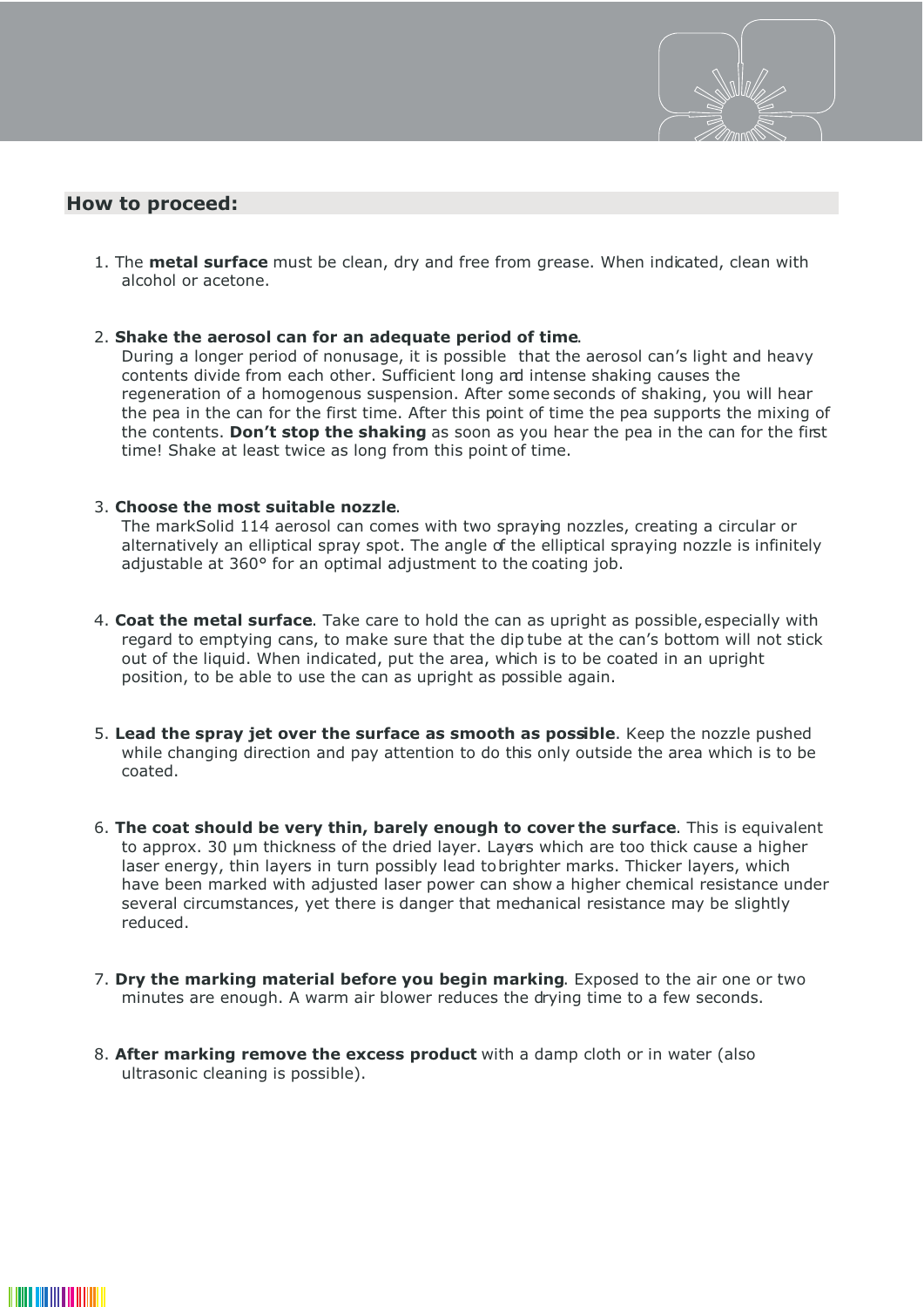

# **Optimising laser parameters:**

For determination of the correct laser parameters the knowledge about some basic contexts is helpful:

Well thermo conducting metals lead the absorbed laser energy very fast to the inside (e.g. aluminium alloys, brass, copper, …) and therefore afford a higher laser power and/or a reduced marking speed.

Due to their structures, "refined" surfaces (e.g. chromed, nickelplated) and even high alloyed steel grades need a higher energy to achieve a good and permanent result.

Lacquered surfaces cannot be marked, as the marking material has to be in direct contact with the metal surface. Every "non metallic" coating impedes the marking.

In general, subsequent context is valid: if the mark is removable, the laser energy has to be increased. Normally the mark will occur darker and more permanent the more the energy increases, until an optimal result is existent. A further increase of application of energy beyond this point may cause a pejoration of the result.

**Example stainless steel:** With too low laser energy, the mark is removable. More laser energy leads to an enduring mark which will have a greyish look. Only an increase in power leads to a permanent black mark with optimal durability. A further increase of application of energy would cause first bright annealing colours in the marking area, which brighten the mark and let it look brownish. It is possible that annealing colours can change the characteristics of stainless steel, e.g. a higher danger of corrosion.

| $CO2$ -Laser:          |  | P = 35 Watt = $100\%$ , V = 1.500 mm/sec = $100\%$ , 5 $f =$ |        |           |
|------------------------|--|--------------------------------------------------------------|--------|-----------|
| substrate              |  | power                                                        | speed  | dpi / ppi |
| stainless steel 1.4301 |  | 90%                                                          | $30\%$ | 500       |
| aluminium              |  | $100 \%$                                                     | $10\%$ | 500       |
| brass                  |  | $100 \%$                                                     | $15\%$ | 500       |
| chromeplated metal     |  | $100 \%$                                                     | $10\%$ | 500       |

### **Examples for laser parameters with CO2-plotter systems and YAG/Fibre lasers**

**YAG/Fibre laser:** P= 20W =100%, f= 160 mm, operation mode =CW (Continuous Wave or f= 0Hz)

| substrate                                                     |        | power    | speed      | hatch spacing |
|---------------------------------------------------------------|--------|----------|------------|---------------|
| stainless steel 1.4301                                        | $\ast$ | 40%      | 300 mm/s   | $40 \mu m$    |
| stainless steel 1.4301<br>$***$                               |        | $100 \%$ | $600$ mm/s | $40 \mu m$    |
| aluminium<br>brass<br>chromeplated metal<br>highalloyed steel |        | $80\%$   | $125$ mm/s | $40 \mu m$    |
|                                                               |        | 90%      | $100$ mm/s | $40 \mu m$    |
|                                                               |        | 60%      | 150 mm/s   | $40 \mu m$    |
|                                                               |        | 50%      | 200 mm/s   | $40 \mu m$    |

\*) parameter for blackest marking \*\*) parameter fastest marking speed

<u> Hermiti III (</u>